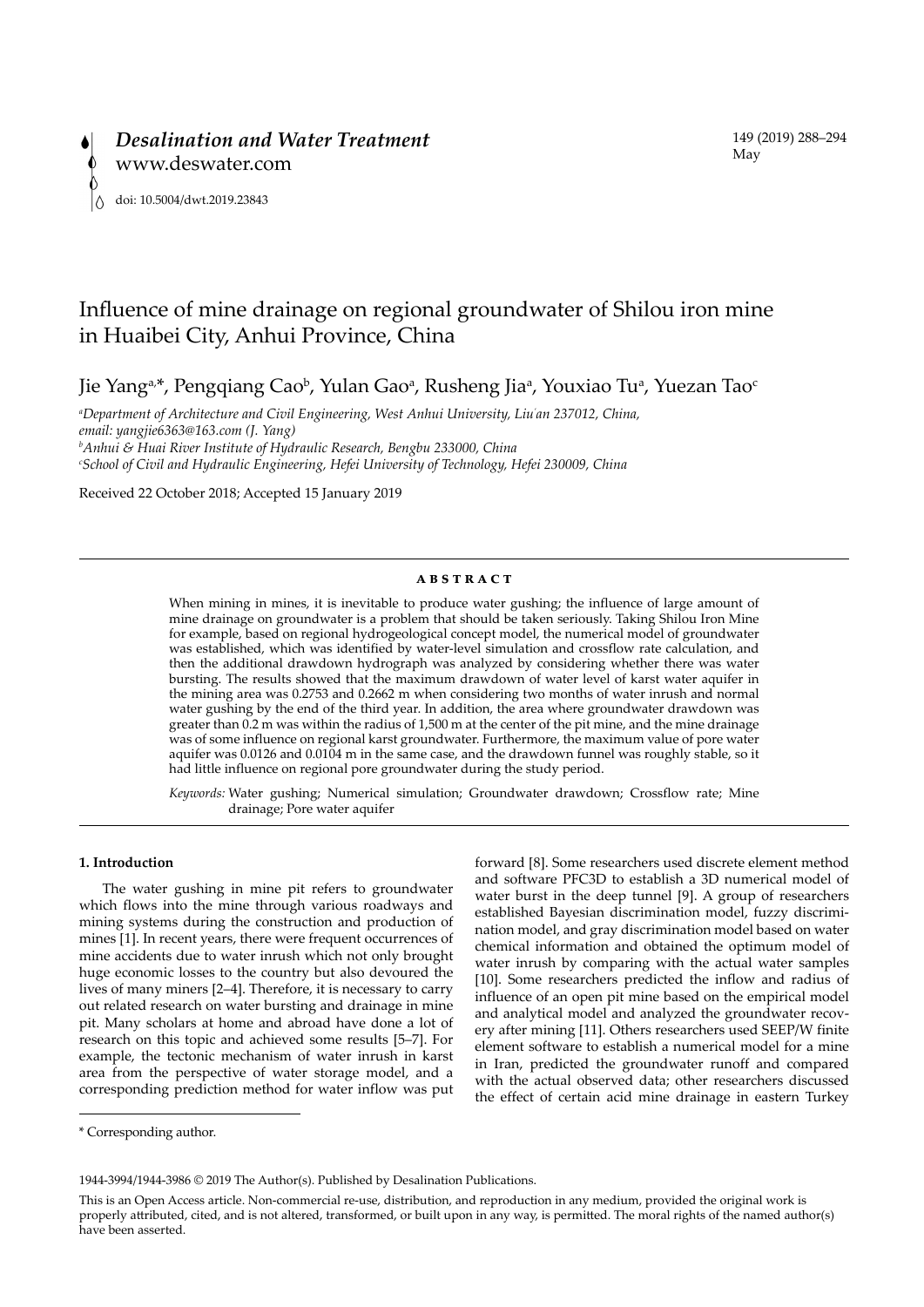on the surrounding groundwater, and analyzed the possible influence on the soil, sediment, plant and surface water of the mining area [12,13].

Much of the research had focused on the forecast of water gushing, mechanism of water inrush, assessment and prevention of water burst, effect of mine drainage on water quality, but there were few concerns about the influence of drainage on groundwater level in the mining area [14–23]. Based on the above questions, this paper took Shilou Iron Mine as an example, started from the regional hydrogeological concept model, used the Visual Modflow software to establish numerical model, and carried out the water-level simulation and crossflow rate calculation. What's more, the additional drawdown hydrographs of karst water and pore water aquifer were analyzed and then the impact on groundwater in certain area was determined through the changing trend of water level.

# **2. Materials and methods**

### *2.1. Study area*

Shilou Iron Mine is located in Suixi County of Huaibei which is a city in Eastern China, and the geomorphologic type is alluvial plain, and ground elevation is about 28.5–29.9 m. The Paleozoic strata development in the region mainly includes the Middle Ordovician and the loose Quaternary strata; among them, the Ordovician limestone karst fissure water is the main water source in Huaibei city. Additionally, regional water sources in eastern and western are 0–80 and 30–60 m, respectively. According to the lithologic combination of aquifer medium, times, and water-bearing characteristics, the study area can be divided into three aquifers which are Quaternary pore phreatic water, Carboniferous, and Ordovician karst fissure confined aquifer from top to bottom; a relatively stable layer of clay is isolated between

pore phreatic water and fissure karst water, which makes the hydraulic connection weak.

# *2.2. Numerical simulation of groundwater*

# *2.2.1. Hydrogeology conceptual model*

In the simulation of groundwater flow system in mining area, first the regional hydrogeological conceptual model needs to be established, and the model is an approximate treatment of the actual complex system, which is connected with the numerical model through reasonable generalization. The simulation range is mainly divided along the boundary between the Carboniferous and Permian strata; the east-west span is about 10.35 km and north-south is about 16.25 km, a total area of approximately 167.5 km<sup>2</sup>. Second, when the boundary of the model is setup, the change in regional stratigraphic lithology ought to be taken into consideration; the northern part is generalized to the boundary of fixed water level, and others are impermeable. Furthermore, according to the distance from Shilou Iron Mine to Suixi Waterworks which is about 7.5 km, it can set four representative points in between which are point 1, point 2, point 3, and point 4; each point distance from the center of the mining area is 1,500, 3,000, 5,000, and 7,500 m, respectively. Therefore, the effect of drainage on the groundwater in the mining area is reflected by the change of drawdown of water level in every point. The location distribution of the points is shown in Fig. 1.

#### *2.2.2. Mathematical model*

According to the generalized hydrogeological conceptual model, the regional subsurface water is generalized into the non-homogeneous, anisotropic, and unstable groundwater flow system, and the corresponding numerical simulation mathematical model is established as follows:



Fig. 1. The location distribution of the representative points and water-level observation wells of the research area. (a) Distribution of the representative points and (b) distribution of the observation wells.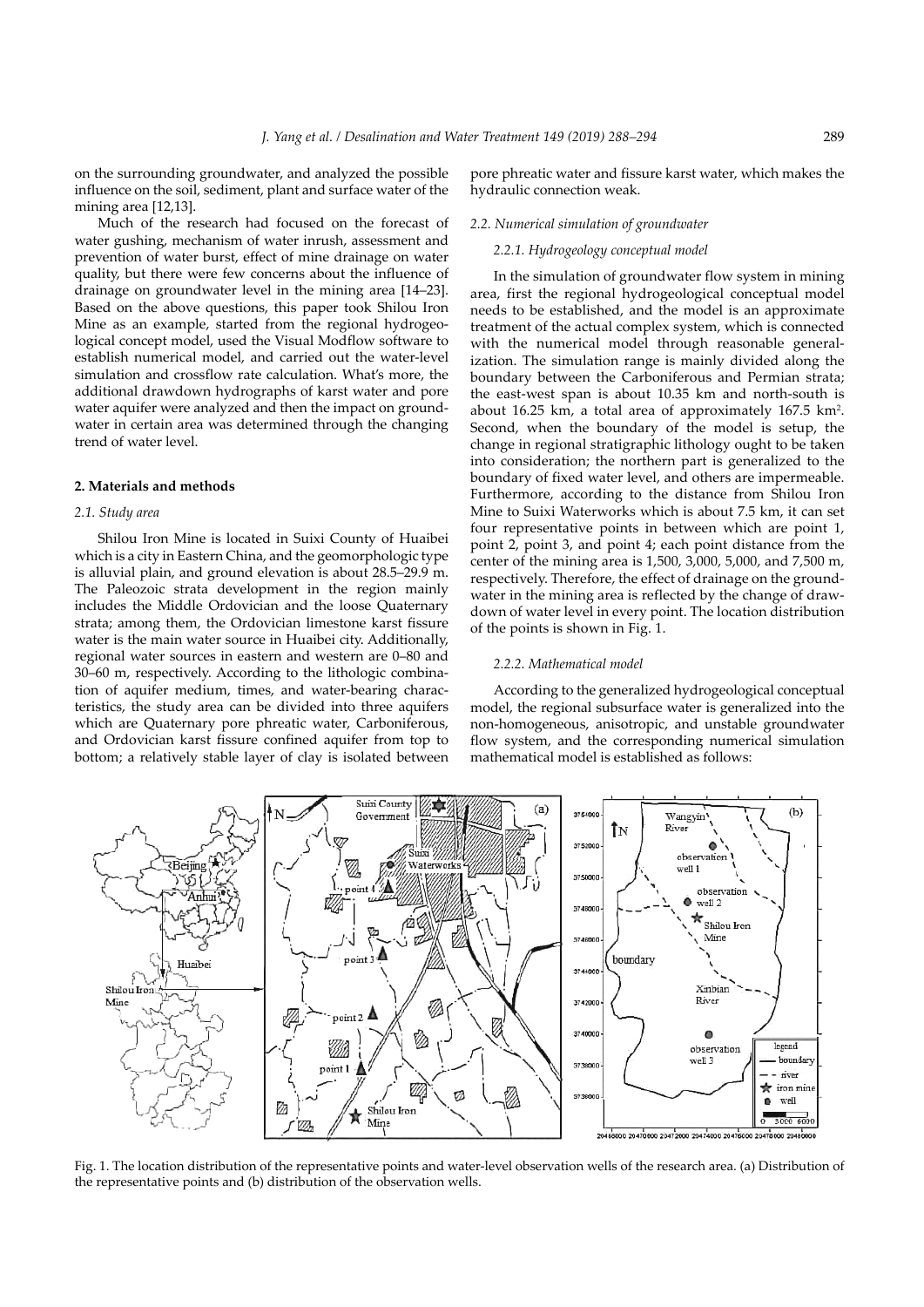$$
\frac{\partial}{\partial x}\left(KM\frac{\partial H}{\partial x}\right) + \frac{\partial}{\partial y}\left(KM\frac{\partial H}{\partial y}\right) + \frac{\partial}{\partial z}\left(KM\frac{\partial H}{\partial z}\right) + W = \mu^* \frac{\partial H}{\partial t} \qquad (1)
$$

$$
H(x, y, z, t)|_{t=0} = H_0(x, y, z) \qquad (x, y) \in D \tag{2}
$$

$$
H(x,y,z,t)|_{\Gamma_1} = H_1(x,y,z,t) \qquad (x,y) \in \Gamma_1 \tag{3}
$$

$$
K M \frac{\partial H}{\partial n}\Big|_{\Gamma_2} = 0 \tag{4}
$$

### *2.2.3. Dispersion of time and space*

In terms of time, January 2009 was the initial time for simulation; the period was from January 2009 to December 2011, and the calculation step was one month, and then the average water level of each point was calculated month by month, so the model could be identified by comparing the calculated values with the observed values. In space, the study area was divided into 150 rows and 100 columns in the plane, with a total of 15,000 cells. It was divided into three layers which represent the phreatic aquifer, confined aquifer, and fractured karst confined aquifer from top to bottom.

### *2.2.4. Observation wells and mining wells*

According to the preliminary exploration and the hydrogeological survey, there are three observation wells of water level in the simulation range for which distribution is shown in Fig. 1(b). The fractured karst water mining wells in this project are mainly located in the urban areas of Suixi and mining, for which the annual production are  $2,361.72 \times 10^4$ and  $153.07 \times 10^4$  m<sup>3</sup> d<sup>-1,</sup> respectively. By the regional water surveying, the annual total excavation volume is approximately  $914.14 \times 10^4$  m<sup>3</sup> d<sup>-1</sup>, which is generalized to two mining wells.

### **3. Results**

# *3.1. Model identification*

### *3.1.1. Simulation of water level*

The parameters were adjusted repeatedly through the method of trial and error; finally, an ideal model identification result was obtained which is shown below [24–26]. Fig. 2 shows the comparison of the calculated water level with observation water level at the end of 2009. It could be seen from the diagram that the average error of groundwater level between model simulation and actual observation was 0.183 m, for which the mean square root was 0.318 m. Figs. 3(a)–(c) are the correlation curves of water level between the calculated and the observed values of the observation wells 1, 2, and 3, respectively.

### *3.1.2. Calculation of crossflow rate*

The actual mine drainage was  $0.2 \times 10^4 - 0.4 \times 10^4$  m<sup>3</sup> d<sup>-1</sup>, and it was  $0.4 \times 10^4$  m<sup>3</sup> d<sup>-1</sup> when analyzed in the process of



Fig. 2. The scatter plot of calculated water level and observed water level.

model prediction. Considering the pit water bursting, the drainage for the first two months was  $3.0 \times 10^4$  m<sup>3</sup> d<sup>-1</sup>; the stage hydrograph and crossflow rate before and after mine drainage are shown in Fig. 4(a) and Table 1 [27]. By analysis of hydrograph, it could be seen that mine drainage had a very small influence on pore groundwater; the variation of crossflow rate in the first year was relatively large which was mainly caused by the water bursting [28–30]. As the difference in water level is very small, the stage hydrograph is enlarged in the first six months, as is shown in Fig. 4(b).

### *3.2. Analysis of numerical solution*

# *3.2.1. Analysis on the drawdown of water level during water bursting*

For the karst aquifers, it can calculate the additional drawdown of water level of each representative points at different times when the mine drainage continues to the 3, 6, 12, 24, and 36 months [31–34]. For the upper porous aquifer, according to the drawdown of central pit and karst water in the third year (1,095 d), it can also get the value of porous aquifer caused by crossflow. In consideration of water bursting, the iron mine was drained at  $30,000$  m<sup>3</sup> d<sup>-1</sup> in the first two months and then pumped at  $4,000$  m<sup>3</sup> d<sup>-1</sup> which was on the basis of actual water drainage; the calculated results are shown in Table 2, Figs. 5(a) and (b).

According to the above chart, under the condition of water inrush in two months, the maximum additional drawdown of water level of karst water was 0.501 m in the center of mining area; about 6 months later, the drawdown of all points had a decreasing trend. In addition, by the end of the third year, the additional drawdown hydrograph of karst water was basically stable, for which the value of all points beyond the radius of 1,500 m was not greater than 0.2 m, and the maximum drawdown in the karst water source of Suixi Waterworks was 0.12 m (about 181 d), so the mine drainage did not affect normal water source during the study period. Furthermore, the maximum drawdown of pore water was 0.0126 m, and all the points except 1 were less than 0.01 m, so the effect on regional groundwater was very limited, and the drawdown funnel was also roughly stable after 3 y [35,36].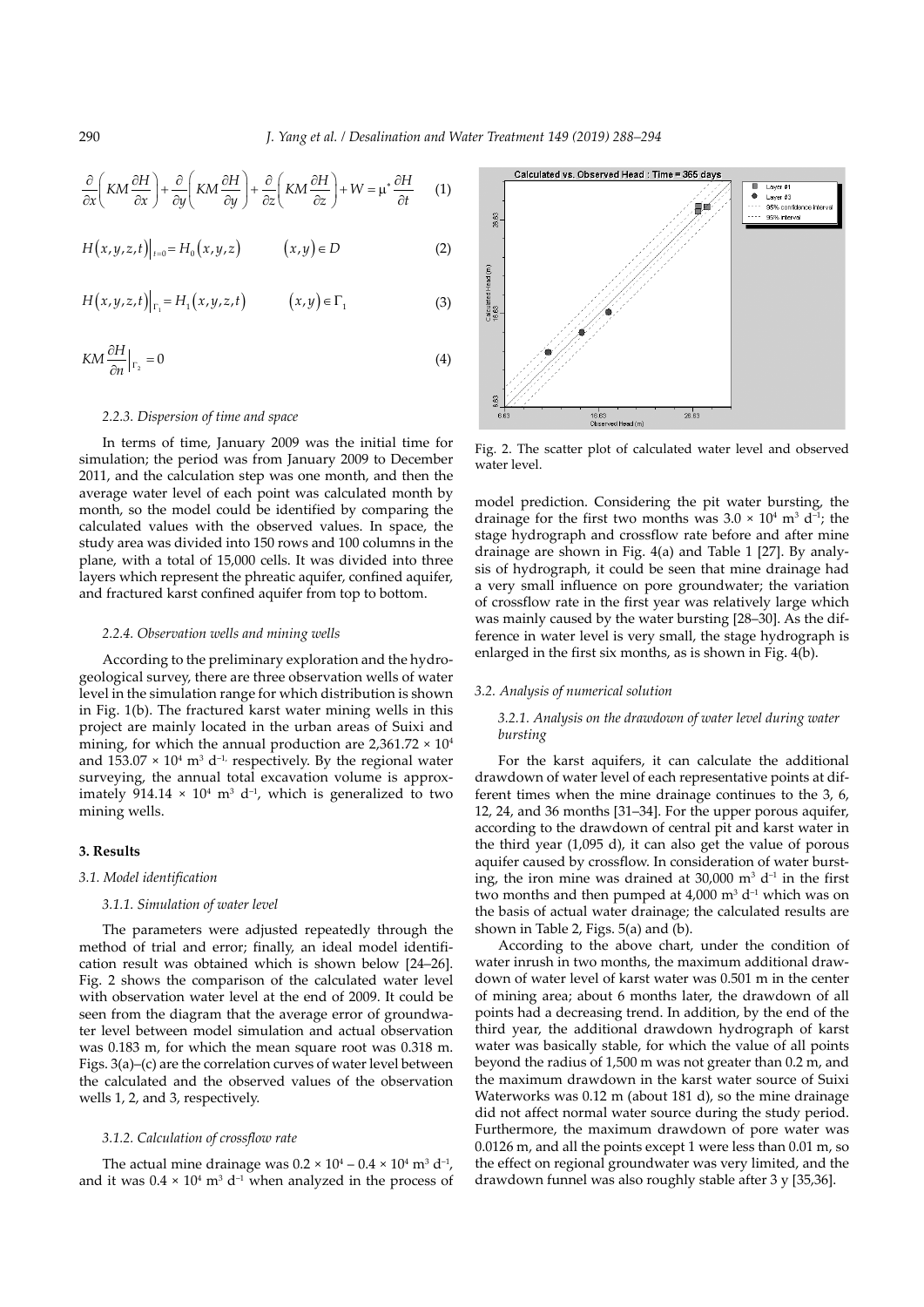

Fig. 3. The correlation curve of calculated water level and observed water level in observation wells 1, 2, and 3.



Fig. 4. The hydrograph of water level before and after mine drainage. (a) The hydrograph in 1,095 d and (b) the hydrograph in 181 d.

Table 1 The crossflow rate calculation of mine drainage

| Year | Pre-drainage value $(x10^4 \text{ m}^3 \text{ a}^{-1})$ | Drainage value $(x104 m3 a-1)$ | Variation value $(x104 m3 a-1)$ | Rate of change (%) |
|------|---------------------------------------------------------|--------------------------------|---------------------------------|--------------------|
| 2009 | 582.30                                                  | 594.86                         | 12.56                           | 2.16               |
| 2010 | 690.96                                                  | 699.89                         | 8.93                            | 1.29               |
| 2011 | 580.85                                                  | 588.97                         | 8.12                            | 1.40               |

# *3.2.2. Analysis on the drawdown of water level without water bursting*

When the sudden rushing of water was not taken into account, the actual water flow of Shilou Iron Mine was pumped by the drainage of  $4,000$  m<sup>3</sup> d<sup>-1</sup>; the additional drawdown of water level on the regional karst water and pore water is shown in Table 3 and Figs. 6(a) and (b).

Combining the above diagrams, when considering without water bursting, the initial drawdown of water level of karst water was 0.115 m in the center of the mining area; it reached the maximum of 0.272 m by the 1,095th day, and the value of rest points were simultaneously increasing, but the trend of drawdown hydrograph had leveled off later. Besides, the drawdown of the pore water level was lower at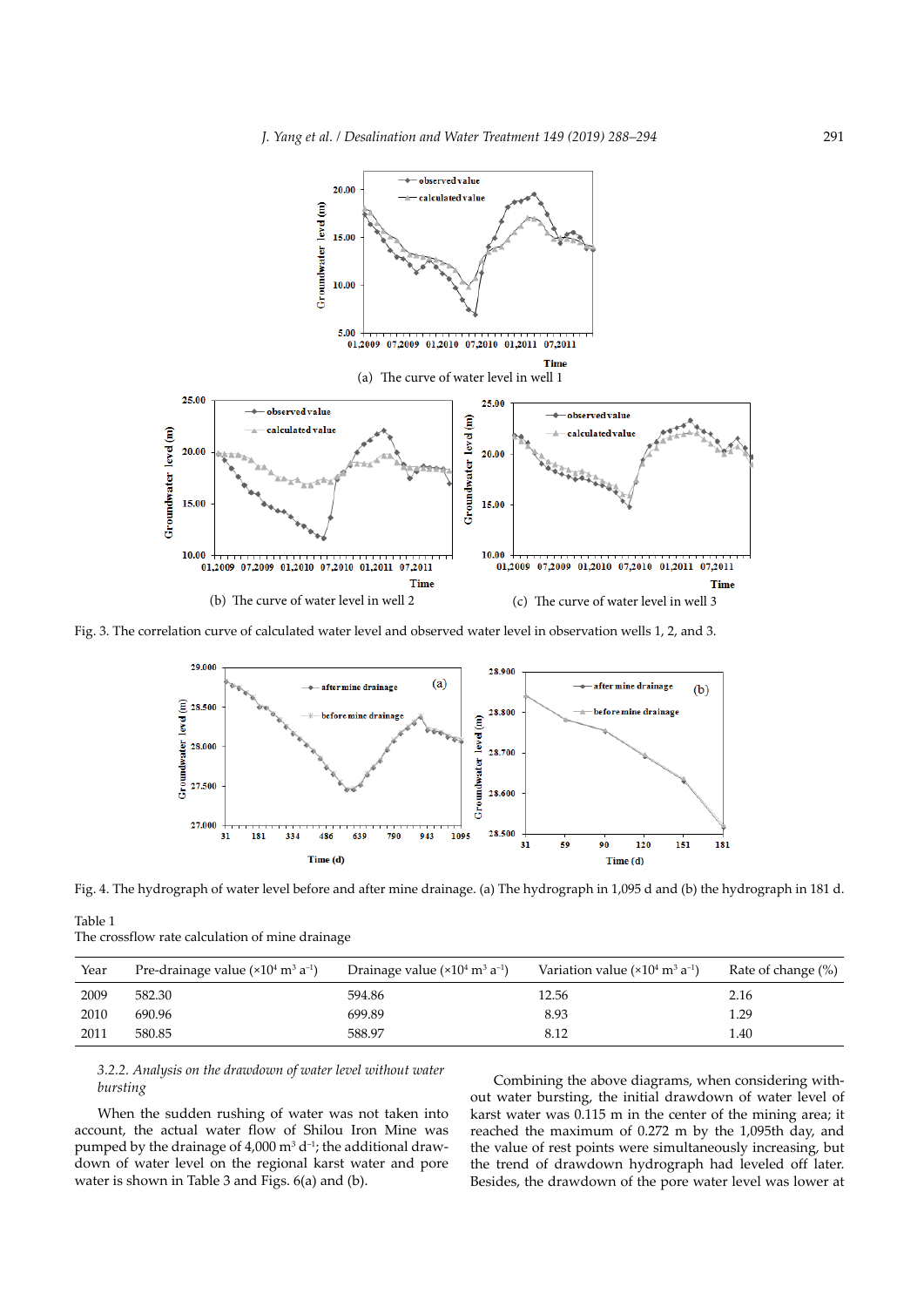| The drawdown of water level of karst water and pore water at the end of three years. (with water bursting) |                              |                             |                            |  |  |  |  |
|------------------------------------------------------------------------------------------------------------|------------------------------|-----------------------------|----------------------------|--|--|--|--|
| Representative points                                                                                      | Distance from pit center (m) | Drawdown of karst water (m) | Drawdown of pore water (m) |  |  |  |  |
| Center of pit                                                                                              |                              | 0.2753                      | 0.0126                     |  |  |  |  |
| Point 1                                                                                                    | 1,500                        | 0.2002                      | 0.0125                     |  |  |  |  |
| Point 2                                                                                                    | 3,000                        | 0.1399                      | 0.0096                     |  |  |  |  |
| Point 3                                                                                                    | 5,000                        | 0.0772                      | 0.0060                     |  |  |  |  |
| Point 4                                                                                                    | 7.500                        | 0.0182                      | 0.0025                     |  |  |  |  |



Fig. 5. The additional drawdown (a) hydrograph of karst water and (b) pore water with water bursting.

Table 3 The drawdown of water level of karst water and pore water at the end of three years (without water bursting)

| Representative points | Distance from pit center (m) | Drawdown of karst water (m) | Drawdown of pore water (m) |
|-----------------------|------------------------------|-----------------------------|----------------------------|
| Center of pit         |                              | 0.2662                      | 0.0104                     |
| Point 1               | 1,500                        | 0.1917                      | 0.0102                     |
| Point 2               | 3,000                        | 0.1330                      | 0.0076                     |
| Point 3               | 5,000                        | 0.0735                      | 0.0044                     |
| Point 4               | 7,500                        | 0.0174                      | 0.0018                     |



Fig. 6. The additional drawdown (a) hydrograph of karst water and (b) pore water without water bursting.

Table 2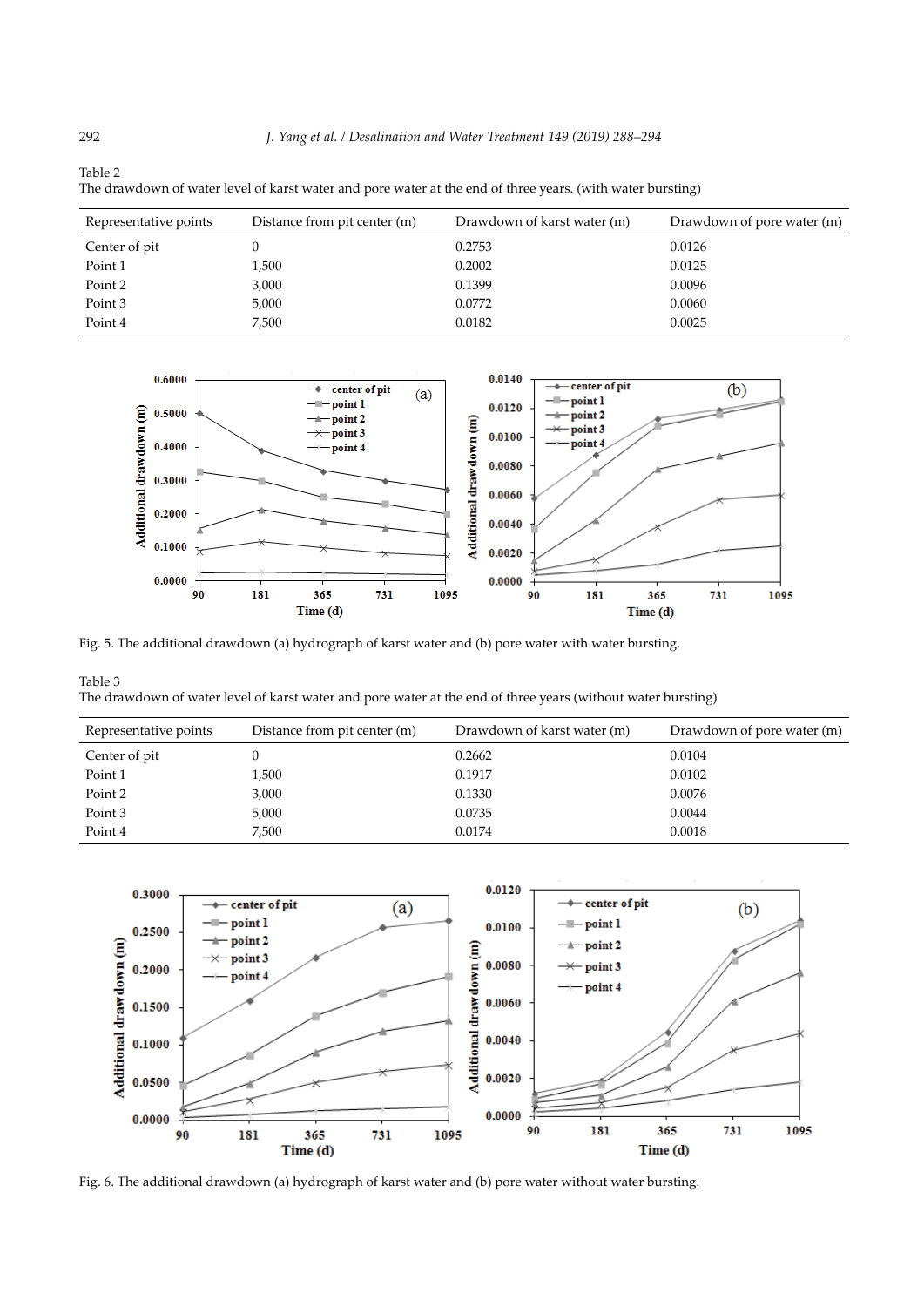the starting point which was about 0.001 m, and the value of every point had increased significantly over the past 3 y, for which the maximum was approximately 0.01 m. Although the value of pore water had increased a lot, it had a lower base, and due to the stable clay layer isolation between pore water and karst water, the pore water was less affected by the mine drainage.

# **4. Discussion and conclusions**

Through the simulation study on mine drainage of Shilou, the following conclusions can be drawn.

- When numerical method was to analyze mine drainage, the premise of which was simulation of groundwater flow field, based on the generalized regional hydrogeological conceptual model, the corresponding numerical model was established, the time space dispersion and distribution of wells should be considered. Second, by applying Visual Modflow software, the results of model recognition were mainly achieved by comparing calculated value and observed value with the observation wells.
- Distinguishing whether water inrush or not, the drawdown of water level in the aquifer of karst water and pore water was calculated and analyzed the trend of additional drawdown hydrograph of them in the above two cases. By the end of the third year, the karst water drawdown was basically stable, which in pit center was 0.2753 and 0.2662 m, respectively, in the occurrence of water bursting and normal water gushing. What's more, there was a rising trend of drawdown of pore water, which in pit center was 0.0126 m and 0.0104 m, respectively, in the same case, but the late hydrograph is roughly flat, it had a limited impact on regional groundwater during the calculation period.
- There were many "large mining wells" in the study area such as the drainage of Shilou and Liuqiao Mine, the current situation and planning exploration of water source in Suixi Waterworks, and the influence of these well groups on the regional groundwater level was mutual interference, which was not fully considered in the article, so the accuracy of numerical results would be affected. Additionally, in the longer study period, how to combine the surface water ecosystem to analyze the change law of the regional underground flow field will carry out further research in the later work.

### **Symbols**

- *D* The simulation area
- *H* The groundwater level, m
- $H_0$  The initial water level of groundwater, m<br>*H* The groundwater level at the simulated bo
- *H*<sub>1</sub> The groundwater level at the simulated boundary, m<br> $K$  The aquifer hydraulic conductivity, m d<sup>-1</sup>
- The aquifer hydraulic conductivity,  $m d^{-1}$
- *M* The thickness of confined aquifer, m
- *t* Time, d
- *W* The unit volume flow,  $m^3$
- *Γ*<sub>1</sub> The first-class boundary of head loss *Γ*<sub>2</sub> The second type of flowrate boundar  $μ^*$  The elastic storage coefficient
- The second type of flowrate boundary
- The elastic storage coefficient

# **Acknowledgements**

This research work was supported by the key project of Natural Science Foundation of Anhui (Grant No. KJ2017A409), partly supported by the National Natural Science Foundation of China (Grant No.51309071) and Supported by Natural Science Foundation of West Anhui University (Grant No. WXZR201618).

### **References**

- [1] S.S. Zheng, J.Z. Cheng, H.H. Liu, Specialized Hydrogeology, China University of Mining and Technology Press, Xuzhou, 1999.
- [2] D.T. Allen, D.J. Carrier, J. Gong, B. Hwang, P. Licence, A. Moores, T. Pradeep, B. Sels, B. Subramaniam, M.K.C. Tam, L. Zhang, R.M. Williams, Advancing the use of sustainability metrics in ACS sustainable chemistry and engineering, ACS Sustainable Chem. Eng., 6 (2018) 1.
- F.F. Bobinihi, J. Osuntokun, D.C. Onwudiwe, Syntheses and characterization of nickel(II) dithiocarbamate complexes containing NiS<sub>4</sub> and NiS<sub>2</sub>PN moieties: nickel sulphide nanoparticles from a single source precursor, J. Saudi Chem. Soc., 22 (2018) 381–395.
- [4] A.A.P. Khan, A. Khan, A.M. Asiri, S.A. Khan, A. Mohd, Complexation and oxidation of Flutamide with Fe<sup>3+</sup> and 1,10-phenanthroline: few analytical applications, Arabian J. Chem., 11 (2018) 240–246.
- [5] W. Gao, W. Wang, A tight neighborhood union condition on fractional (*g, f, n', m*)-critical deleted graphs, Colloq. Math. Warsaw., 149 (2017) 291–298.
- [6] D. Li, L. Wang, W. Peng, S. Ge, N. Li, Y. Furuta, Chemical structure of hemicellulosic polymers isolated from bamboo biocomposite during mold pressing, Polym. Compos., 38 (2017) 2009–2015.
- [7] W. Peng, S. Ge, A.G. Ebadi, H. Hisoriev, M.J. Esfahani, Syngas production by catalytic co-gasification of coal-biomass blends in a circulating fluidized bed gasifier, J. Cleaner Prod., 168 (2017) 1513–1517.
- C.N. Lin, L.P. Li, X.R. Han, Research on forecast method of tunnel water inrush in complex karst areas, Chinese J. Rock Mech. Eng., 27 (2008) 1469-1476.
- Y. Wang, Y.G. Lu, X.D. Ni, D.T. Li, Study on mechanism of water burst and mud burst in deep tunnel excavation, J. Hydraul. Eng., 42 (2011) 595–601.
- [10] X.M. Wang, X.P. Zhou, Y. Liu, J.Z. Qian, Optimum discrimination model of water-inrush source based on water chemical information in Gubei coal mine, Saf. Environ. Eng., 20 (2013) 122–125.
- [11] Y. Yihdego, A. Paffard, Predicting open pit mine inflow and recovery depth in the durvuljin soum, Zavkhan Province, Mongolia, Mine Water Environ., 36 (2017) 114–123.
- [12] S. Bahrami, F. Doulati Ardejani, S. Aslani, E. Baafi, Numerical modelling of the groundwater inflow to an advancing open pit mine: Kolahdarvazeh pit, Central Iran, Environ. Monit. Assess., 186 (2014) 8573–8585.
- [13] M.I. Yesilnacar, Z. Kadiragagil, Effects of acid mine drainage on groundwater quality: a case study from an open-pit copper mine in eastern Turkey, Bull. Eng. Geol. Environ., 72 (2013) 485–493.
- [14] C.P. Liu, C.C. Zheng, Analysis and simulate of mine water inflow in Anqing copper mine, Geotech. Invest. Surv., 1 (2000) 3–6.
- [15] X. Zhou, X.Y. Zhu, C.Y. Wen, S. Chen, Application of ANN to predict the drainage in mine, J. Hydraul. Eng., 12 (2000) 59–63.
- [16] L.P. Li, S.C. Li, Q.S. Zhang, Study of mechanism of water inrush induced by hydraulic fracturing in karst tunnels, Rock Soil Mech., 31 (2010) 523–528.
- [17] Y. Manawi, A.K. Fard, M.A. Hussien, A. Benamor, V. Kochkodan, Evaluation of the current state and perspective of wastewater treatment and reuse in Qatar, Desal. Wat. Treat., 71 (2017) 1–11.